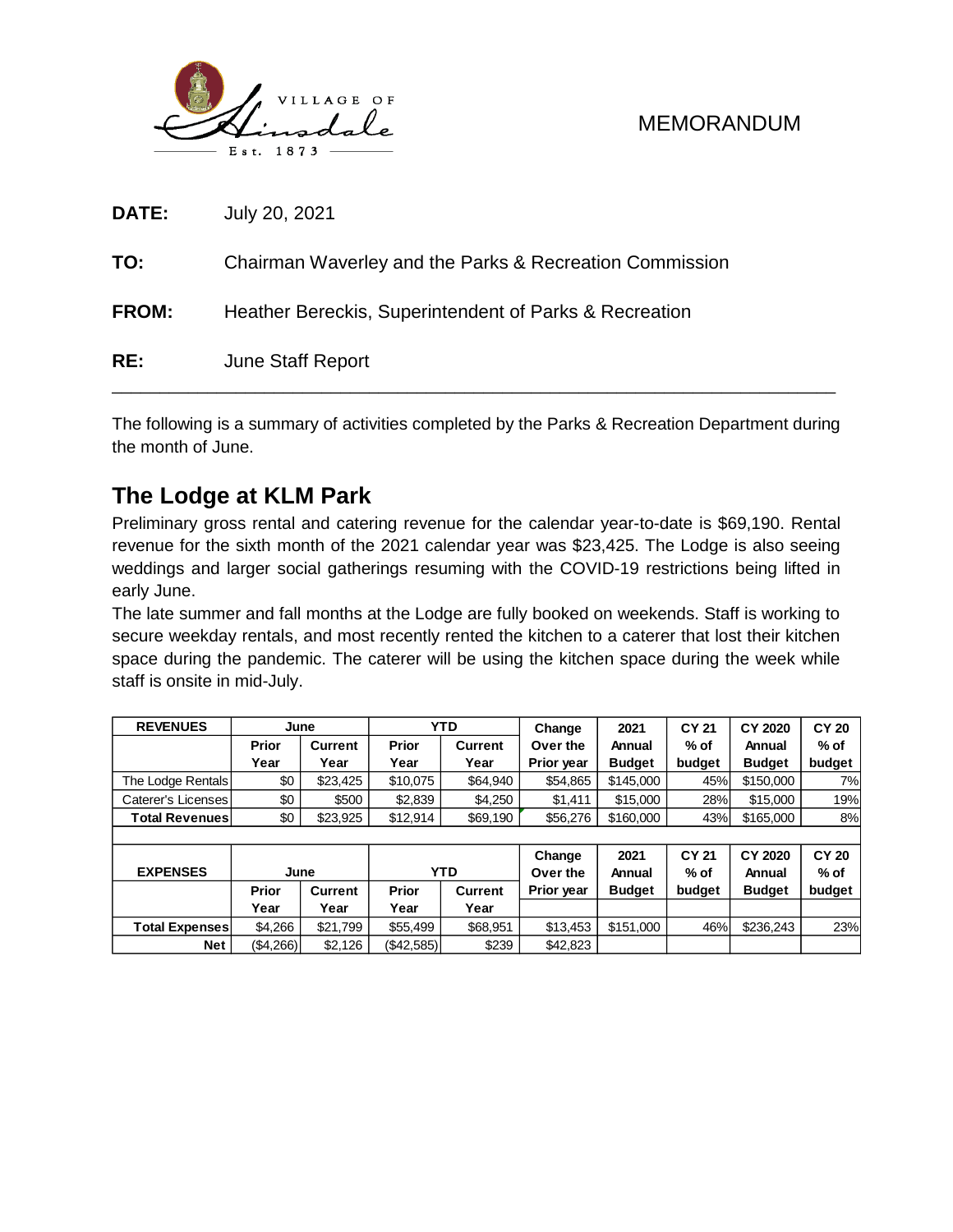

| The Lodge Gross Monthly Revenues |    |           |                       |         |    |            |    |            |    |         |    |          |
|----------------------------------|----|-----------|-----------------------|---------|----|------------|----|------------|----|---------|----|----------|
| Month                            |    |           | 2016/17 FY 2017/18 FY |         |    | 2018/19 FY |    | 2019/20 FY |    | 2020 CY |    | 2021 CY  |
| May                              | \$ | 12,200    | \$                    | 9,725   | \$ | 13,675     | \$ | 16,744     | \$ |         |    | \$12,985 |
| June                             | \$ | 22,845    | \$                    | 12,495  | \$ | 23,045     | \$ | 17,494     | \$ |         |    | \$23,425 |
| July                             | \$ | 12,550    | \$                    | 15,000  | \$ | 16,874     | \$ | 17,466     | \$ | 2,625   |    |          |
| August                           | \$ | 11,500    | \$                    | 18,555  | \$ | 15,205     | \$ | 17,395     | \$ | 2,000   |    |          |
| September                        | \$ | 12,645    | \$                    | 15,410  | \$ | 27,860     | \$ | 13,980     | \$ | 4,860   |    |          |
| October                          | \$ | 21,045    | \$                    | 15,180  | \$ | 12,770     | \$ | 24,085     | \$ | 7,140   |    |          |
| November                         | \$ | 6,700     | \$                    | 12,500  | \$ | 13,450     | \$ | 13,365     | \$ | 5,880   |    |          |
| December                         | \$ | 13,457    | \$                    | 8,125   | \$ | 9,125      | \$ | 14,774     | \$ | 4,620   |    |          |
| January                          | \$ | 4,624     | \$                    | 18,089  | \$ | 6,855      |    |            | \$ | 8,475   | \$ | 4,200    |
| February                         | \$ | 4,550     | \$                    | 2,495   | \$ | 1,725      |    |            | \$ | 1,100   | \$ | 5,880    |
| March                            | \$ | 5,944     | \$                    | 8,045   | \$ | 9,804      |    |            | \$ | 500     | \$ | 6,720    |
| April                            | \$ | 4,300     | \$                    | 7,482   | \$ | 2,700      |    |            | \$ |         |    | \$11,730 |
| total                            |    | \$132,360 | \$                    | 143,101 | \$ | 153,088    |    | \$135,303  | \$ | 37,200  | Ś. | 64,940   |

The graph below shows the past three years of Lodge revenue and the upcoming year's projections. Future projections are based on what is currently booked. Also included is a graph indicating the number of monthly reservations. Typically, events are booked 6-18 months in advance of the rentals; however, if there are vacancies, staff will accept reservations within 5 days of an event. These tracking devices are update monthly.

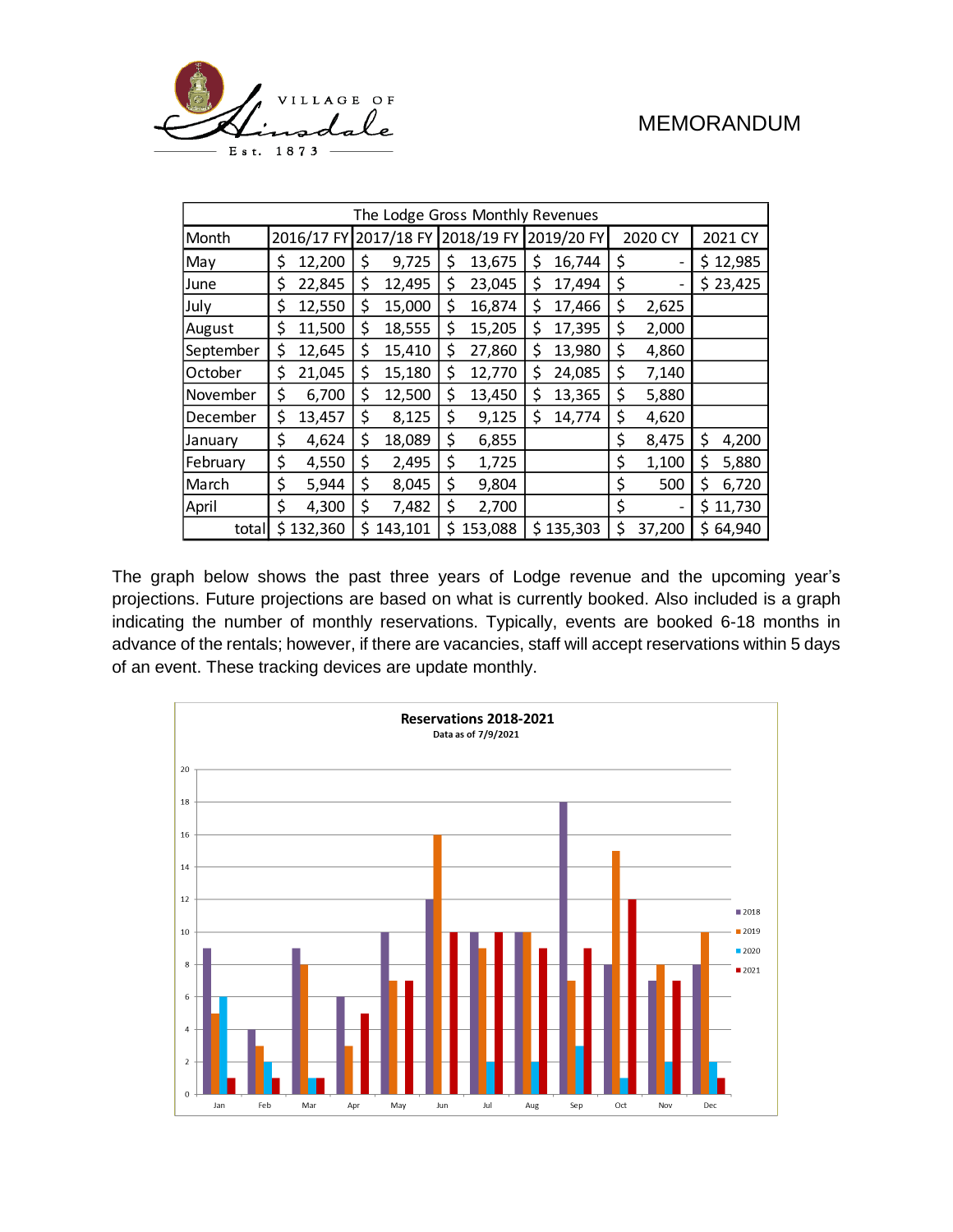



# **Upcoming Brochure & Events**

Staff is working to compile the fall brochure. The brochure will go live online on July 26, with hard copies being delivered in early August. Registration will begin on August 2.

#### **Special Events**

June events included a Book Walk in Highland Park, June 4-20; Movie in the Park at Robbins Park on June 11 featuring Dolittle; Lunch on the Lawn in Burlington Park on June 16 featuring Super Stolie; Unplug & Play at KLM Park building Bug Hotels; and The Independence Day parade on Saturday, July 3 at 10am. All events were well attended and received glowing praise from attendees.

Upcoming events include:

- **July 9-25**………Book Walk (Plants Can't Sit Still) @ KLM Park
- **July 14**............. Lunch on the Lawn (Scribble Monster: The Eco Show) @ Burlington Park
- **July 20**............ Unplug & Play Event (Family Fitness Night) @ Burlington Park
- **July 23**............ Christmas in July/Float-in Movie (*Elf*) @ Pool
- **Aug. 4**..............Lunch on the Lawn (Dan Goah's Magic and Art Show) @ Burlington Park
- **Aug. 6-22**……..Book Walk (TBD) @ Robbins Park
- **Aug. 17**........... Unplug & Play Event (Glow Walk)@ KLM Park
- **Aug. 20**..........Movie in the Park (*The Wizard of Oz*) @ Robbins Park
- **Sept. 6**...........Hinsdale Community Swimming Pool Closing Day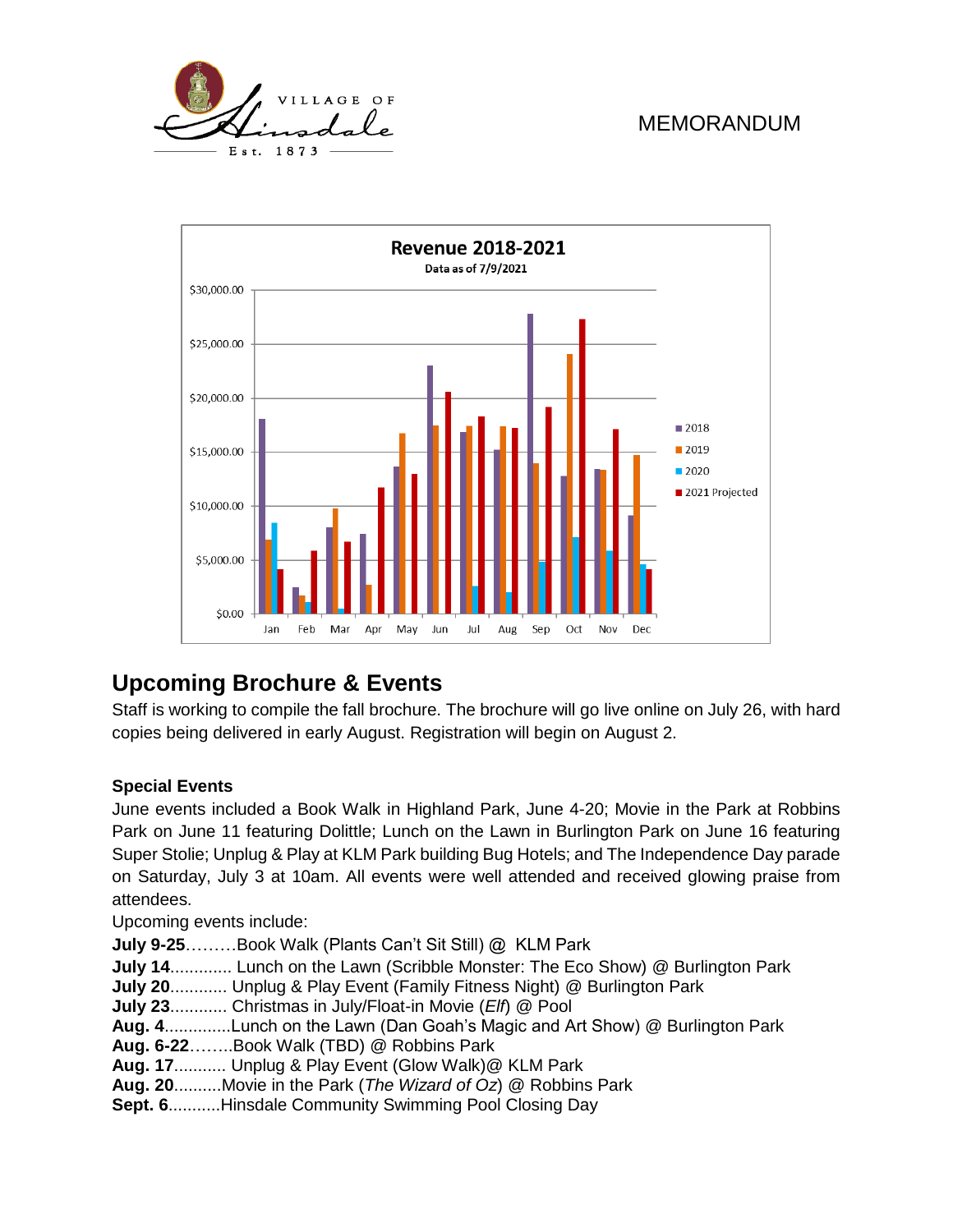

# **Field & Park Updates**

#### **Fields**

Staff is working to book fall field space. Fall users will include, AYSO soccer, Falcon football, The Community House flag football, St. Isaacs's football, lacrosse groups, and travel soccer groups. Fall Field rentals will run from late August through late November.

Staff is working with a local Eagle Scout candidate to finalize the nature playground equipment installation. Three more pieces were installed the week of July 5, and mulching will be done the week of July 12 to finalize the project. A second Eagle Scout candidate has approached the Village and will likely be completing restoration work at Eleanor's Park in late summer or early fall.

### **Pool**

Pool passes went on sale May 1 online and May 3 in person. Below is an overview of current pool pass sales and daily visits. A detailed pool report will be presented at the November P&R Commission meeting.

|                               |                | As of July 9, 2019 |       |           | As of May 1- July 9, 2021 |            |                   |              |           |
|-------------------------------|----------------|--------------------|-------|-----------|---------------------------|------------|-------------------|--------------|-----------|
| As of July 9, 2021            |                | 2019 Pass Revenue  |       |           |                           |            | 2021 Pass Revenue |              |           |
|                               | <b>New</b>     | Renew              |       |           |                           | <b>New</b> | Renew             |              |           |
| <b>Resident</b>               | Passes         | Passes             | Total | Revenue   |                           | Passes     | Passes            | <b>Total</b> | Revenue   |
| Nanny + Nanny Super           | 46             | 32                 | 78    | \$4,440   |                           | 48         | 10                | 58           | \$3,480   |
| <b>Family Primary</b>         | 98             | 172                | 270   | \$79,470  |                           | 182        | 93                | 275          | \$81,537  |
| Family Secondary              | 321            | 607                | 928   |           |                           | 550        | 341               | 891          |           |
| Individual                    | 7              | 7                  | 14    | \$1,855   |                           | 7          | 4                 | 11           | \$1,360   |
| Senior Pass                   | 12             | 23                 | 35    | \$2,720   |                           | 20         | 18                | 38           | \$2,960   |
| <b>Resident Total</b>         | 562            | 860                | 1422  | \$93,335  |                           | 807        | 466               | 1273         | \$89,337  |
|                               |                |                    |       |           |                           |            |                   |              |           |
| <b>Neighborly</b>             |                |                    |       |           |                           |            |                   |              |           |
| Neighbor Family               | 70             | 60                 | 130   | \$48,020  |                           | 118        | 49                | 167          | \$61,705  |
| Neighborly Individual         | $\overline{2}$ | 1                  | 3     | \$760     |                           | 6          | $\overline{2}$    | 8            | \$1,920   |
| Neighbor Addt'l               | 239            | 206                | 445   |           |                           | 395        | 185               | 580          |           |
| <b>Neighborly Total</b>       | 311            | 267                | 578   | \$48,780  |                           | 519        | 236               | 755          | \$63,625  |
|                               |                |                    |       |           |                           |            |                   |              |           |
| <b>Non-Resident</b>           |                |                    |       |           |                           |            |                   |              |           |
| Non Resident Family           | $\mathbf 0$    | 1                  |       | \$515     |                           | 10         |                   | 10           | \$5,075   |
| Non Resident Family Secondary | 6              | 4                  | 10    |           |                           | 40         |                   | 40           |           |
| Non Resident Individual       | 1              | 0                  |       | \$285     |                           | 5          |                   | 5            | \$1,350   |
| Non Resident Senior           | 6              | $\overline{7}$     | 13    | \$2,015   |                           | 10         | 2                 | 12           | \$1,860   |
| Non Resident Nanny            | 19             | 10                 | 29    | \$2.520   |                           | 22         | 5                 | 27           | \$2,340   |
| <b>Non-resident Total</b>     | 32             | 22                 | 54    | \$5,335   |                           | 87         | 7                 | 94           | \$10,625  |
|                               |                |                    |       |           |                           |            |                   |              |           |
| 10-Visit                      | 185            |                    | 185   | \$14,558  |                           | 194        |                   | 194          | \$15,310  |
| <b>TOTAL</b>                  |                |                    |       | \$162,008 |                           |            |                   |              | \$178,897 |